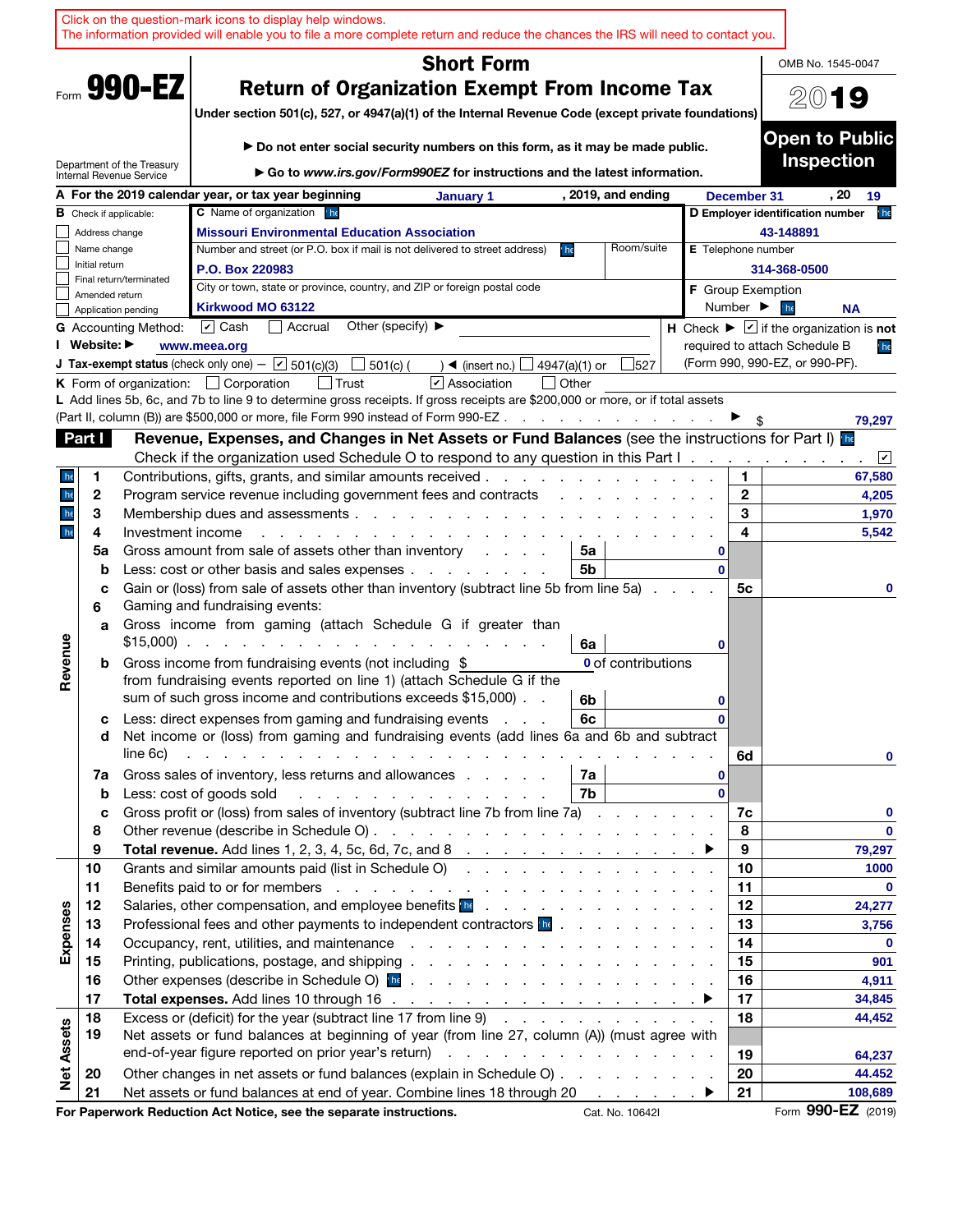|                 |                                                                                                                                                                                                                                                                                                   |                                                                                                                 |                                                     |                                                                         |                 | Page 2                      |
|-----------------|---------------------------------------------------------------------------------------------------------------------------------------------------------------------------------------------------------------------------------------------------------------------------------------------------|-----------------------------------------------------------------------------------------------------------------|-----------------------------------------------------|-------------------------------------------------------------------------|-----------------|-----------------------------|
|                 | <b>Balance Sheets</b> (see the instructions for Part II)<br>Part II                                                                                                                                                                                                                               |                                                                                                                 |                                                     |                                                                         |                 |                             |
|                 | Check if the organization used Schedule O to respond to any question in this Part II                                                                                                                                                                                                              |                                                                                                                 |                                                     |                                                                         |                 |                             |
|                 |                                                                                                                                                                                                                                                                                                   |                                                                                                                 |                                                     | (A) Beginning of year                                                   |                 | (B) End of year             |
| 22              | Cash, savings, and investments                                                                                                                                                                                                                                                                    |                                                                                                                 |                                                     | 64,237 22                                                               |                 | 108.689                     |
| 23              | Land and buildings $\ldots$ $\ldots$ $\ldots$ $\ldots$                                                                                                                                                                                                                                            |                                                                                                                 |                                                     |                                                                         | 0 <sub>23</sub> | $\Omega$                    |
| 24              | Other assets (describe in Schedule O)                                                                                                                                                                                                                                                             |                                                                                                                 |                                                     |                                                                         | 0 <sub>24</sub> | $\Omega$                    |
| 25              | Total assets                                                                                                                                                                                                                                                                                      |                                                                                                                 |                                                     | 64,237 25                                                               |                 | 108,689                     |
| 26              | <b>Total liabilities</b> (describe in Schedule O)                                                                                                                                                                                                                                                 | the contract of the contract of the contract of the contract of the contract of the contract of the contract of |                                                     |                                                                         | 0 <sub>26</sub> | $\Omega$                    |
| 27              | Net assets or fund balances (line 27 of column (B) must agree with line 21)                                                                                                                                                                                                                       |                                                                                                                 |                                                     | 64,237 27                                                               |                 | 108,669                     |
| Part III        | Statement of Program Service Accomplishments (see the instructions for Part III)                                                                                                                                                                                                                  |                                                                                                                 |                                                     |                                                                         |                 |                             |
|                 | Check if the organization used Schedule O to respond to any question in this Part III                                                                                                                                                                                                             |                                                                                                                 |                                                     |                                                                         |                 | <b>Expenses</b>             |
|                 | What is the organization's primary exempt purpose?                                                                                                                                                                                                                                                | <b>Environmental Education</b>                                                                                  |                                                     |                                                                         |                 | (Required for section       |
|                 |                                                                                                                                                                                                                                                                                                   |                                                                                                                 |                                                     |                                                                         |                 | $501(c)(3)$ and $501(c)(4)$ |
|                 | Describe the organization's program service accomplishments for each of its three largest program services,<br>as measured by expenses. In a clear and concise manner, describe the services provided, the number of<br>persons benefited, and other relevant information for each program title. |                                                                                                                 |                                                     |                                                                         | others.)        | organizations; optional for |
| 28              | Outreach, Communication & Networking - 1. web-based monthly newsletter, calendar of workshops, grants,                                                                                                                                                                                            |                                                                                                                 |                                                     |                                                                         |                 |                             |
|                 | and job openings 2. presenting at 4 conferences and workshops, 3. semi-annual networking event for ~ 15 organizations                                                                                                                                                                             |                                                                                                                 |                                                     |                                                                         |                 |                             |
|                 | working on environmental education, 4. annual awards                                                                                                                                                                                                                                              |                                                                                                                 |                                                     |                                                                         |                 |                             |
| he <sup>'</sup> | (Grants \$                                                                                                                                                                                                                                                                                        | ) If this amount includes foreign grants, check here                                                            |                                                     |                                                                         | 28a             | 16,258                      |
| 29              | Education - 1. annual conference and certification - 120 people, 2. grants - 4 organizations, 3. online assessments - 100-                                                                                                                                                                        |                                                                                                                 |                                                     |                                                                         |                 |                             |
|                 | people, 4. Missouri Green Schools certification for 4 schools                                                                                                                                                                                                                                     |                                                                                                                 |                                                     |                                                                         |                 |                             |
|                 |                                                                                                                                                                                                                                                                                                   |                                                                                                                 |                                                     |                                                                         |                 |                             |
|                 |                                                                                                                                                                                                                                                                                                   |                                                                                                                 |                                                     |                                                                         |                 |                             |
|                 | 1000) If this amount includes foreign grants, check here<br>(Grants \$                                                                                                                                                                                                                            |                                                                                                                 |                                                     |                                                                         | 29a             | 12,263                      |
| 30              |                                                                                                                                                                                                                                                                                                   |                                                                                                                 |                                                     |                                                                         |                 |                             |
|                 |                                                                                                                                                                                                                                                                                                   |                                                                                                                 |                                                     |                                                                         |                 |                             |
|                 |                                                                                                                                                                                                                                                                                                   |                                                                                                                 |                                                     |                                                                         |                 |                             |
|                 | (Grants \$                                                                                                                                                                                                                                                                                        | ) If this amount includes foreign grants, check here                                                            |                                                     |                                                                         | <b>30a</b>      |                             |
|                 | 31 Other program services (describe in Schedule O)                                                                                                                                                                                                                                                |                                                                                                                 | and the contract of the contract of the contract of |                                                                         |                 |                             |
|                 | (Grants \$                                                                                                                                                                                                                                                                                        | ) If this amount includes foreign grants, check here                                                            |                                                     |                                                                         | 31a             |                             |
|                 | 32 Total program service expenses (add lines 28a through 31a)                                                                                                                                                                                                                                     |                                                                                                                 |                                                     |                                                                         | 32              | 28,521                      |
| <b>Part IV</b>  | List of Officers, Directors, Trustees, and Key Employees (list each one even if not compensated—see the instructions for Part IV)                                                                                                                                                                 |                                                                                                                 |                                                     |                                                                         |                 |                             |
|                 | Check if the organization used Schedule O to respond to any question in this Part IV                                                                                                                                                                                                              |                                                                                                                 |                                                     |                                                                         |                 |                             |
|                 |                                                                                                                                                                                                                                                                                                   |                                                                                                                 |                                                     |                                                                         |                 |                             |
|                 | (a) Name and title                                                                                                                                                                                                                                                                                |                                                                                                                 | (c) Reportable he                                   | (d) Health benefits.                                                    |                 |                             |
|                 | he                                                                                                                                                                                                                                                                                                | (b) Average<br>hours per week<br>devoted to position                                                            | compensation<br>(Forms W-2/1099-MISC)               | contributions to employee (e) Estimated amount of<br>benefit plans, and |                 | other compensation          |
|                 | President - Jennifer Grabner                                                                                                                                                                                                                                                                      |                                                                                                                 | (if not paid, enter -0-)                            | deferred compensation                                                   |                 |                             |
|                 |                                                                                                                                                                                                                                                                                                   | 1.5                                                                                                             | 0                                                   |                                                                         | 0               | 0                           |
|                 |                                                                                                                                                                                                                                                                                                   |                                                                                                                 |                                                     |                                                                         |                 |                             |
|                 | Vice President/Secretary - Laura Seger                                                                                                                                                                                                                                                            | 1.5                                                                                                             |                                                     |                                                                         |                 |                             |
|                 |                                                                                                                                                                                                                                                                                                   |                                                                                                                 |                                                     |                                                                         |                 |                             |
|                 | Treasurer - Jan Weaver                                                                                                                                                                                                                                                                            | 1.5                                                                                                             |                                                     |                                                                         |                 |                             |
|                 |                                                                                                                                                                                                                                                                                                   |                                                                                                                 |                                                     |                                                                         |                 |                             |
|                 | Board Member - Hannah Hemmelgarn                                                                                                                                                                                                                                                                  | 1                                                                                                               |                                                     |                                                                         |                 |                             |
|                 |                                                                                                                                                                                                                                                                                                   |                                                                                                                 |                                                     |                                                                         |                 |                             |
|                 | Board Member - Sarah Holmes                                                                                                                                                                                                                                                                       |                                                                                                                 |                                                     |                                                                         |                 |                             |
|                 |                                                                                                                                                                                                                                                                                                   | 1                                                                                                               |                                                     |                                                                         |                 |                             |
|                 | Board Member - Karen Keck                                                                                                                                                                                                                                                                         |                                                                                                                 |                                                     |                                                                         |                 |                             |
|                 |                                                                                                                                                                                                                                                                                                   | 1                                                                                                               |                                                     |                                                                         |                 |                             |
|                 |                                                                                                                                                                                                                                                                                                   |                                                                                                                 |                                                     |                                                                         |                 |                             |
|                 | Board Member - Meredith Spiekerman-Byers                                                                                                                                                                                                                                                          | 1                                                                                                               |                                                     |                                                                         |                 |                             |
|                 |                                                                                                                                                                                                                                                                                                   |                                                                                                                 |                                                     |                                                                         |                 |                             |
|                 | Executive Director - Lesli Moylan                                                                                                                                                                                                                                                                 | 20                                                                                                              |                                                     |                                                                         |                 |                             |
|                 |                                                                                                                                                                                                                                                                                                   |                                                                                                                 | 24,277                                              |                                                                         |                 |                             |
|                 |                                                                                                                                                                                                                                                                                                   |                                                                                                                 |                                                     |                                                                         |                 |                             |
|                 |                                                                                                                                                                                                                                                                                                   |                                                                                                                 |                                                     |                                                                         |                 |                             |
|                 |                                                                                                                                                                                                                                                                                                   |                                                                                                                 |                                                     |                                                                         |                 |                             |
|                 |                                                                                                                                                                                                                                                                                                   |                                                                                                                 |                                                     |                                                                         |                 |                             |
|                 |                                                                                                                                                                                                                                                                                                   |                                                                                                                 |                                                     |                                                                         |                 |                             |
|                 |                                                                                                                                                                                                                                                                                                   |                                                                                                                 |                                                     |                                                                         |                 |                             |
|                 |                                                                                                                                                                                                                                                                                                   |                                                                                                                 |                                                     |                                                                         |                 |                             |
|                 |                                                                                                                                                                                                                                                                                                   |                                                                                                                 |                                                     |                                                                         |                 |                             |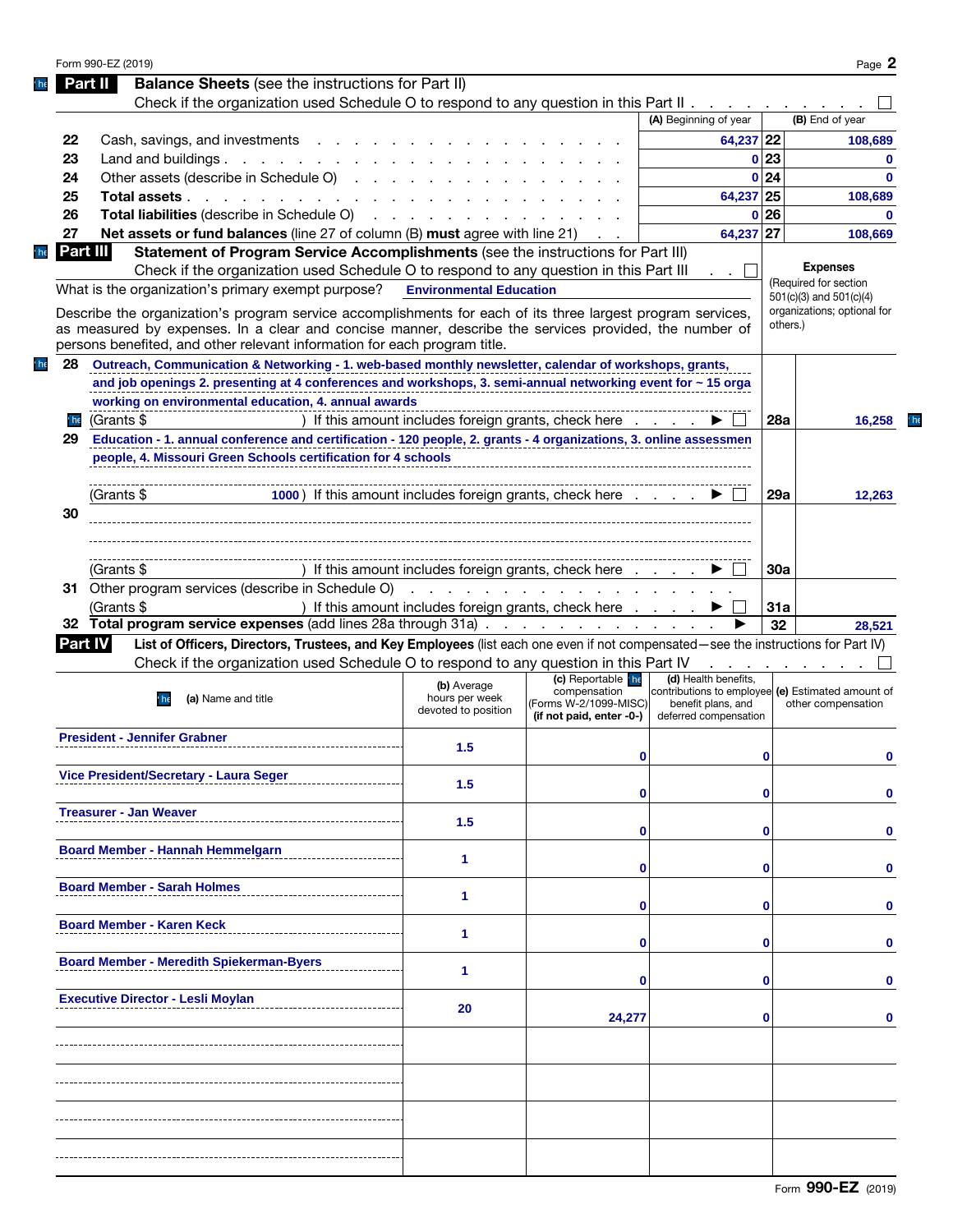|                   | Form 990-EZ (2019)                                                                                                                                                                                                                                                                                                                                                                                                                         |                 |                            | Page 3                          |                        |
|-------------------|--------------------------------------------------------------------------------------------------------------------------------------------------------------------------------------------------------------------------------------------------------------------------------------------------------------------------------------------------------------------------------------------------------------------------------------------|-----------------|----------------------------|---------------------------------|------------------------|
| <b>Part V</b>     | Other Information (Note the Schedule A and personal benefit contract statement requirements in the<br>instructions for Part V.) Check if the organization used Schedule O to respond to any question in this Part V                                                                                                                                                                                                                        |                 |                            |                                 |                        |
| 33                | Did the organization engage in any significant activity not previously reported to the IRS? If "Yes," provide a<br>detailed description of each activity in Schedule O                                                                                                                                                                                                                                                                     | 33              | Yes                        | <b>No</b>                       |                        |
| 34                | Were any significant changes made to the organizing or governing documents? If "Yes," attach a conformed<br>copy of the amended documents if they reflect a change to the organization's name. Otherwise, explain the<br>change on Schedule O. See instructions                                                                                                                                                                            | 34              |                            | $\frac{1}{\pi}$<br>✓            |                        |
| 35a               | Did the organization have unrelated business gross income of \$1,000 or more during the year from business<br>activities (such as those reported on lines 2, 6a, and 7a, among others)?                                                                                                                                                                                                                                                    | 35a             |                            | ✓                               |                        |
| b<br>C            | If "Yes" to line 35a, has the organization filed a Form 990-T for the year? If "No," provide an explanation in Schedule O<br>Was the organization a section 501(c)(4), 501(c)(5), or 501(c)(6) organization subject to section 6033(e) notice,<br>reporting, and proxy tax requirements during the year? If "Yes," complete Schedule C, Part III                                                                                           | 35b<br>35c      |                            | $\boldsymbol{\mathcal{U}}$<br>✓ |                        |
| 36                | Did the organization undergo a liquidation, dissolution, termination, or significant disposition of net assets<br>during the year? If "Yes," complete applicable parts of Schedule N                                                                                                                                                                                                                                                       | 36              |                            |                                 | he <sup>'</sup>        |
| 37a<br>b          | 37a <br>Enter amount of political expenditures, direct or indirect, as described in the instructions ▶<br>Did the organization file Form 1120-POL for this year?                                                                                                                                                                                                                                                                           | 37b             |                            |                                 |                        |
| <b>38a</b>        | Did the organization borrow from, or make any loans to, any officer, director, trustee, or key employee; or were<br>any such loans made in a prior year and still outstanding at the end of the tax year covered by this return?                                                                                                                                                                                                           | 38a             |                            | $\boldsymbol{\mathcal{U}}$      | $\mathsf{h}\mathsf{e}$ |
| b<br>39<br>a<br>b | If "Yes," complete Schedule L, Part II, and enter the total amount involved<br>38b<br>and a state<br>na<br>Section 501(c)(7) organizations. Enter:<br>Initiation fees and capital contributions included on line 9<br>39a<br>na<br>39 <sub>b</sub><br>Gross receipts, included on line 9, for public use of club facilities<br>and a state of the state of the<br>na                                                                       |                 |                            |                                 |                        |
| 40a               | Section 501(c)(3) organizations. Enter amount of tax imposed on the organization during the year under:<br>section 4911 ▶<br>na ; section $4912 \blacktriangleright$<br>na ; section 4955 $\blacktriangleright$<br>na                                                                                                                                                                                                                      |                 |                            |                                 |                        |
| b                 | Section 501(c)(3), 501(c)(4), and 501(c)(29) organizations. Did the organization engage in any section 4958<br>excess benefit transaction during the year, or did it engage in an excess benefit transaction in a prior year<br>that has not been reported on any of its prior Forms 990 or 990-EZ? If "Yes," complete Schedule L, Part I                                                                                                  | 40 <sub>b</sub> |                            | $\sqrt{ }$ he                   |                        |
| с<br>d            | Section 501(c)(3), 501(c)(4), and 501(c)(29) organizations. Enter amount of tax imposed<br>on organization managers or disqualified persons during the year under sections 4912,<br>4955, and 4958 $\ldots$ $\ldots$ $\ldots$ $\ldots$<br>na<br>Section 501(c)(3), 501(c)(4), and 501(c)(29) organizations. Enter amount of tax on line<br>na                                                                                              |                 |                            |                                 |                        |
| е                 | All organizations. At any time during the tax year, was the organization a party to a prohibited tax shelter                                                                                                                                                                                                                                                                                                                               | 40e             |                            |                                 |                        |
| 41                | List the states with which a copy of this return is filed $\blacktriangleright$ na                                                                                                                                                                                                                                                                                                                                                         |                 |                            |                                 |                        |
|                   | Telephone no. $\blacktriangleright$<br>Located at ▶ 555 N. Clay Avenue, Kirkwood MO<br>$ZIP + 4$                                                                                                                                                                                                                                                                                                                                           |                 | 314-368-0500<br>63122-3907 |                                 |                        |
|                   | Located at $\triangleright$ bb N. Clay Avenue, Kirkwood MO Changen Control Control Control CIP + 4 $\triangleright$ 2IP + 4 $\triangleright$ 2<br>b At any time during the calendar year, did the organization have an interest in or a signature or othe<br>a financial account in a foreign country (such as a bank account, securities account, or other financial account)?<br>If "Yes," enter the name of the foreign country ▶<br>na | 42b             | Yes No                     | $\boldsymbol{\nu}$              |                        |
|                   | See the instructions for exceptions and filing requirements for FinCEN Form 114, Report of Foreign Bank and<br>Financial Accounts (FBAR).                                                                                                                                                                                                                                                                                                  |                 |                            |                                 |                        |
| с                 | At any time during the calendar year, did the organization maintain an office outside the United States?<br>If "Yes," enter the name of the foreign country ▶<br>na                                                                                                                                                                                                                                                                        | 42c             |                            |                                 |                        |
| 43                | Section 4947(a)(1) nonexempt charitable trusts filing Form 990-EZ in lieu of Form 1041-Check here<br>and enter the amount of tax-exempt interest received or accrued during the tax year $\dots$ $\dots$<br>43                                                                                                                                                                                                                             |                 |                            | na                              |                        |
| 44a               | Did the organization maintain any donor advised funds during the year? If "Yes," Form 990 must be                                                                                                                                                                                                                                                                                                                                          | 44a             | Yes                        | No                              |                        |
| b                 | Did the organization operate one or more hospital facilities during the year? If "Yes," Form 990 must be<br>completed instead of Form 990-EZ<br>the contract of the contract of the contract of the contract of the contract of                                                                                                                                                                                                            | 44b             |                            | $\boldsymbol{\nu}$              |                        |
| c<br>d            | Did the organization receive any payments for indoor tanning services during the year?<br>If "Yes" to line 44c, has the organization filed a Form 720 to report these payments? If "No," provide an<br>explanation in Schedule O<br>and the contract of the contract of the contract of the contract of the contract of                                                                                                                    | 44c<br>44d      |                            | V                               |                        |
| 45а<br>b          | Did the organization have a controlled entity within the meaning of section 512(b)(13)?<br>Did the organization receive any payment from or engage in any transaction with a controlled entity within the                                                                                                                                                                                                                                  | 45a             |                            | ✓<br>J                          |                        |
|                   | meaning of section 512(b)(13)? If "Yes," Form 990 and Schedule R may need to be completed instead of                                                                                                                                                                                                                                                                                                                                       | 45b             |                            |                                 |                        |